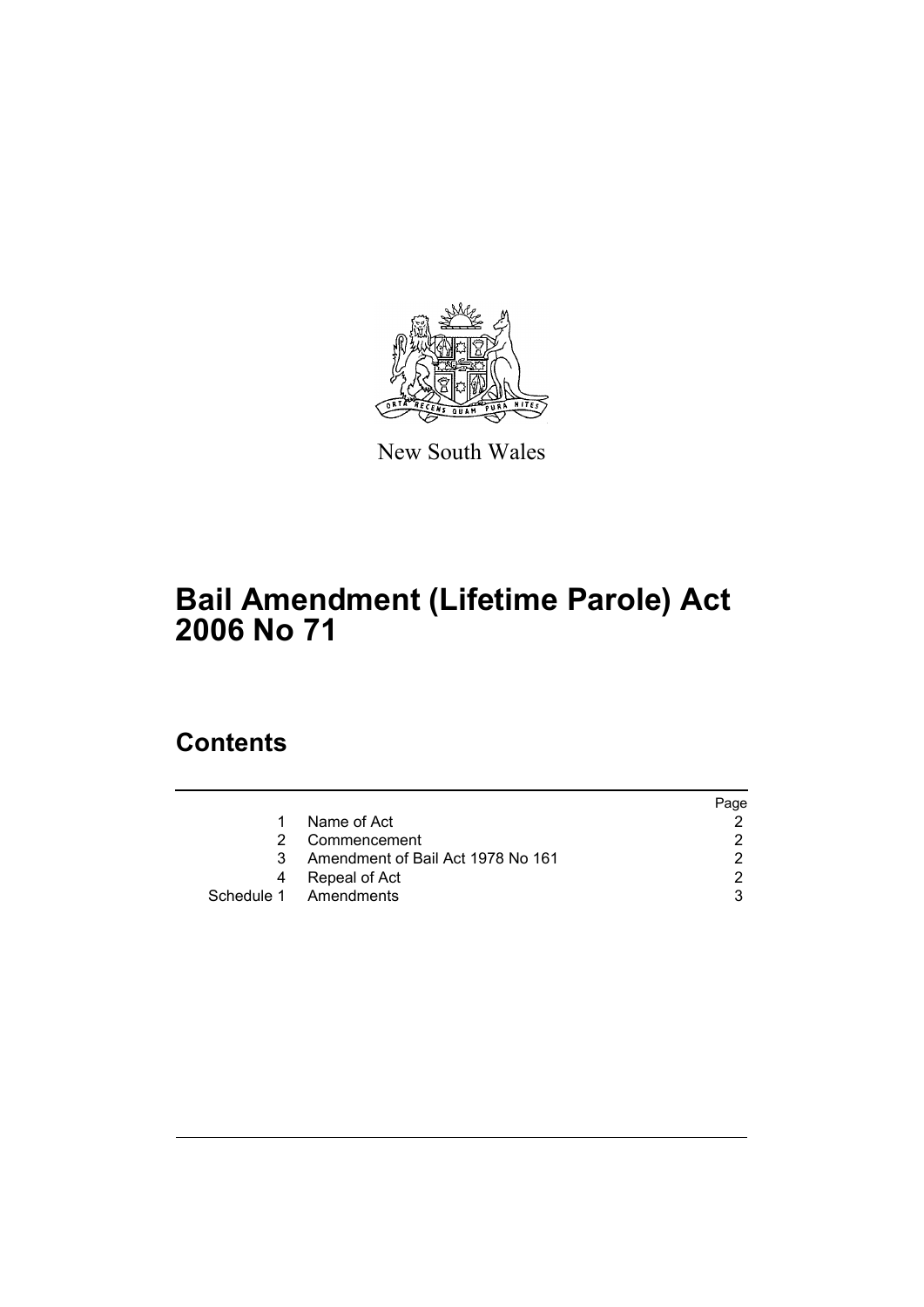

New South Wales

# **Bail Amendment (Lifetime Parole) Act 2006 No 71**

Act No 71, 2006

An Act to amend the *Bail Act 1978* to provide for a presumption against bail for persons on lifetime parole charged with offences carrying a penalty of imprisonment. Assented to 27 October 2006]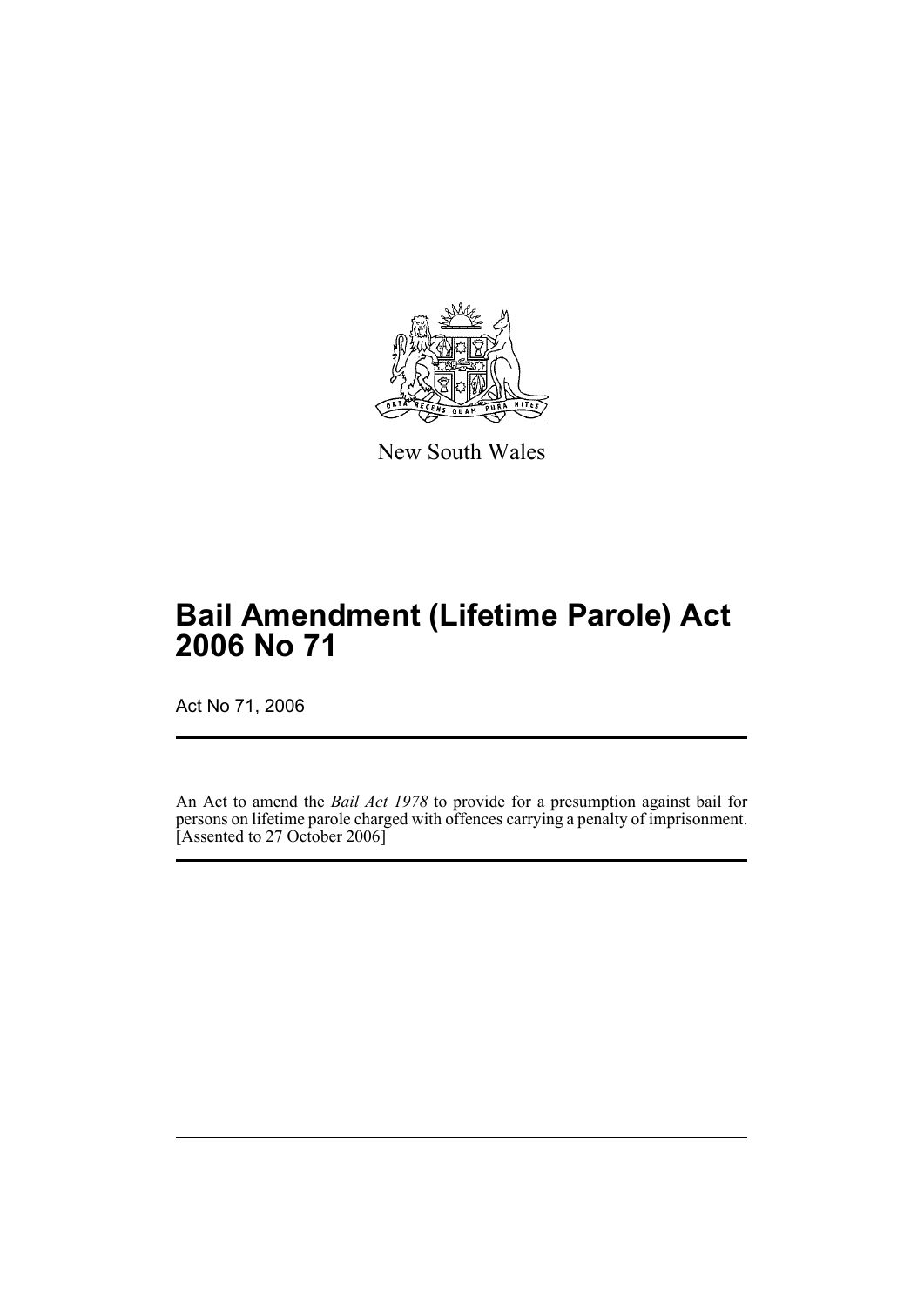## **The Legislature of New South Wales enacts:**

### **1 Name of Act**

This Act is the *Bail Amendment (Lifetime Parole) Act 2006*.

## **2 Commencement**

This Act commences on the date of assent to this Act.

### **3 Amendment of Bail Act 1978 No 161**

The *Bail Act 1978* is amended as set out in Schedule 1.

## **4 Repeal of Act**

- (1) This Act is repealed on the day following the day on which this Act commences.
- (2) The repeal of this Act does not, because of the operation of section 30 of the *Interpretation Act 1987*, affect any amendment made by this Act.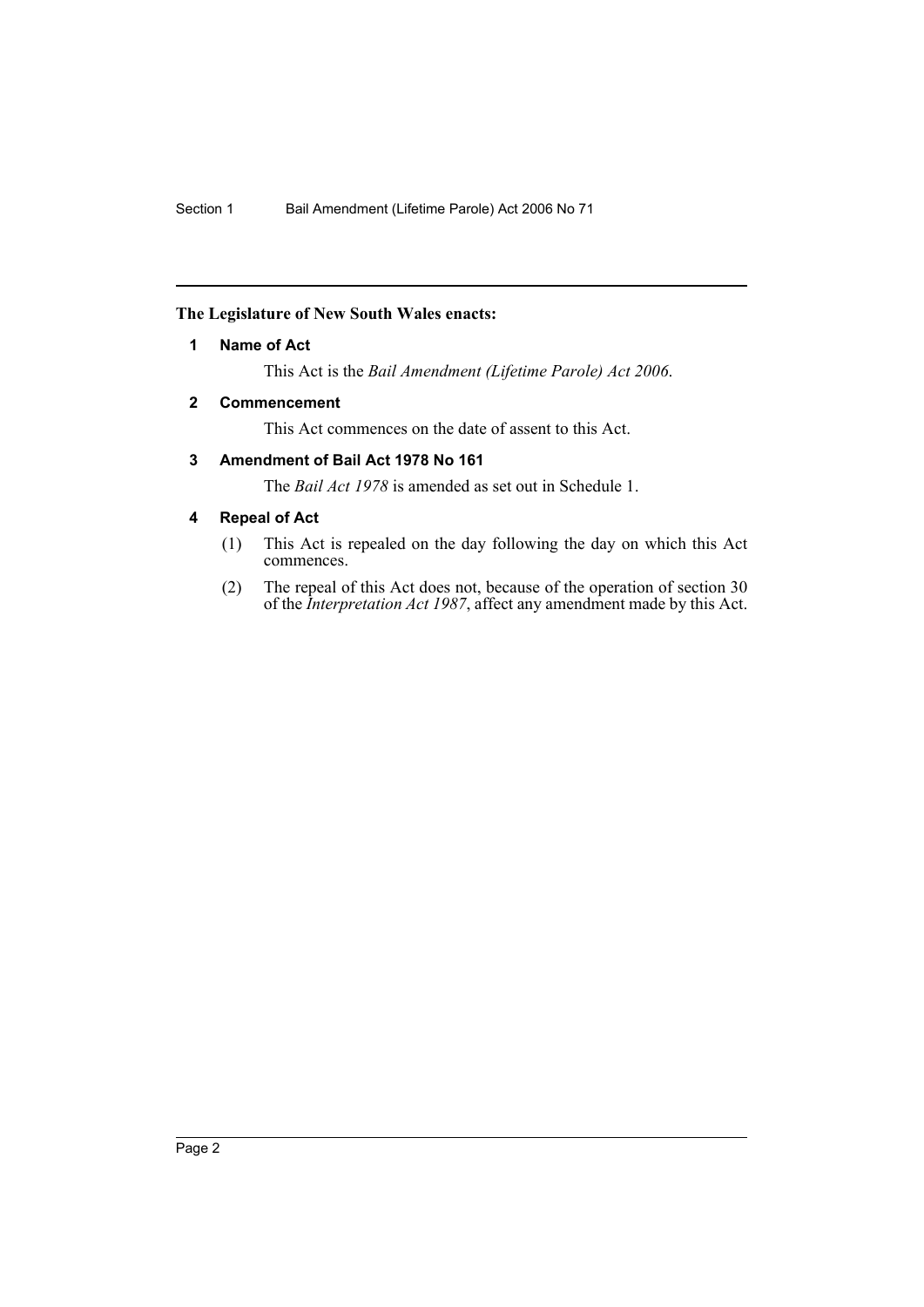Bail Amendment (Lifetime Parole) Act 2006 No 71

Amendments **Schedule 1** and the set of the set of the set of the set of the set of the set of the set of the set of the set of the set of the set of the set of the set of the set of the set of the set of the set of the set

## **Schedule 1 Amendments**

(Section 3)

**[1] Section 8E**

Insert after section 8D:

#### **8E Presumption against bail for persons on lifetime parole who commit offences carrying prison terms**

- (1) This section applies to an accused person if:
	- (a) the person is accused of an offence for which a penalty of imprisonment may be imposed, and
	- (b) the person is serving a sentence of imprisonment for life and is on parole.
- (2) The accused person is not to be granted bail unless the person satisfies the authorised officer or court that bail should not be refused.
- (3) The requirement for bail cannot be dispensed with for the accused person and section 10 (2) does not apply with respect to any such offence.
- (4) Section 8 does not apply to an accused person to whom this section applies.
- (5) This section does not apply to an accused person to whom section 9C (Murder) applies.

### **[2] Section 9 Presumption in favour of bail for certain offences**

Insert "or 8E" after "section 8C" in section 9 (1AA).

- **[3] Section 9D Repeat offenders—serious personal violence offences** Insert ", 8E" after "Sections 8C" in section 9D (3).
- **[4] Section 32 Criteria to be considered in bail applications**

Insert "or 8E" after "section 8C" in section 32 (6).

### **[5] Section 38 Reasons to be recorded**

Insert "or an accused person to whom section 8E applies" after "9D applies" in section 38 (1A).